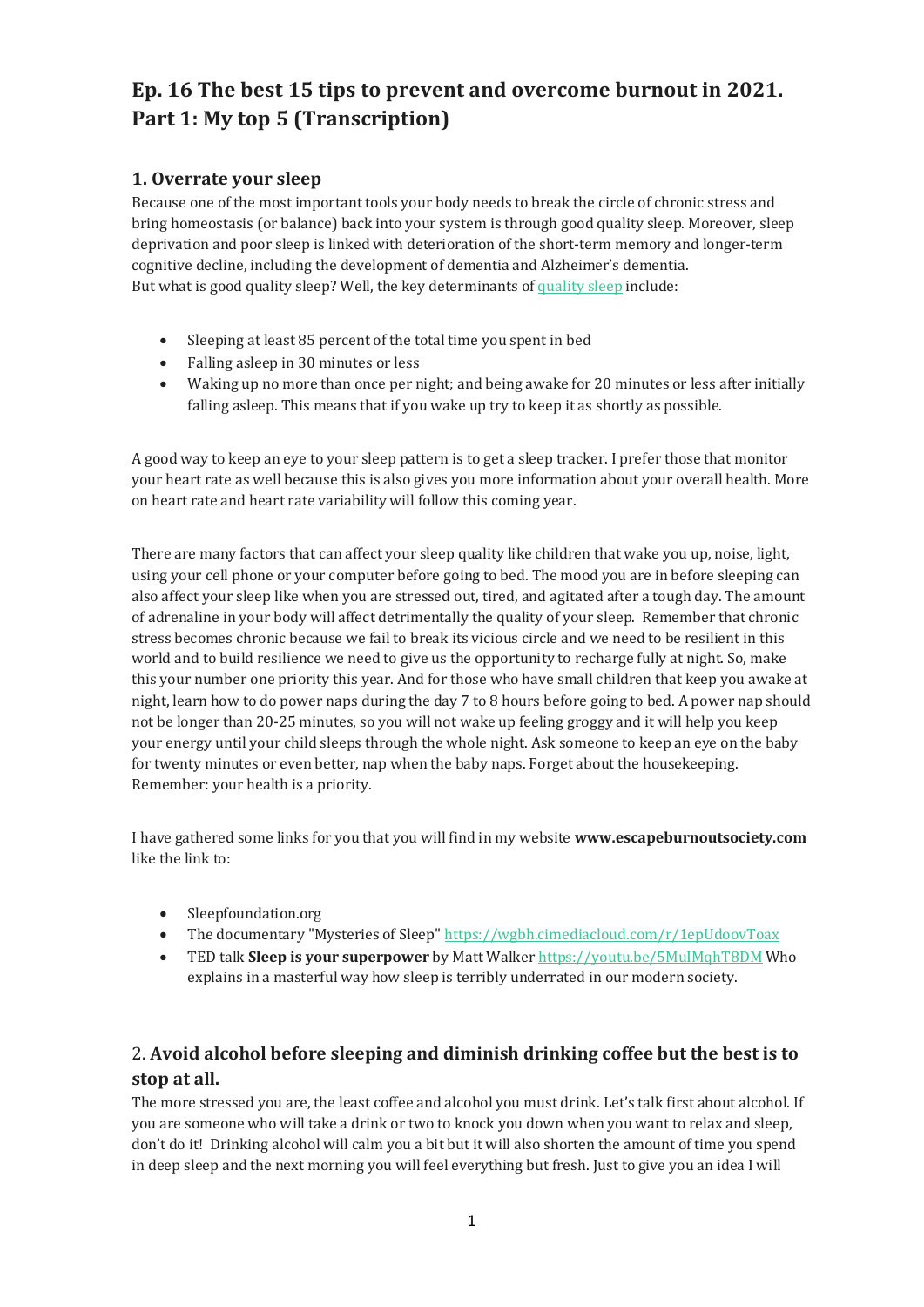mention a study carried out by Julia Pietilä, (a Finish researcher) which was [published](http://mental.jmir.org/2018/1/e23/) in the journal *JMIR Mental Health. (*[https://mental.jmir.org/2018/1/e23/\)](https://mental.jmir.org/2018/1/e23/)*.*

She found that even as little as one drink was shown to impair sleep quality. Moderate alcohol consumption lowered restorative sleep quality by 24 percent, and high alcohol intake by as much as 39.2 percent. So almost 40 percent of the quality of your restorative sleep will be affected by some alcoholic drinks in the evening. When you have a burnout or are very close to have one, what you need is to sleep well and do not interfere with this important recovery moment. I remind you that all the links will be in my website [www.escapeburnoutsociety.com](http://www.escapeburnoutsociety.com/) under the posts. As you can see, if you want to have a sound sleep you should avoid alcohol as much as possible.

Now about coffee and caffeinated drinks… Although there are persons who are more sensitive to caffeine than others what is true is that coffee is a stimulant that elevates the level of cortisol in the blood. Studies in humans have shown that caffeine increases cortisol at rest, and that levels of cortisol after caffeine consumption are similar to those experienced during an acute stress. Drinking coffee, in other words, re-creates stress conditions for the body and that is the last thing you want to do when you have a burnout.

Moreover, the chronic elevations of cortisol secretion have implications for long-term health because it alters the immune-system response and its long-term elevation is associated with depression.

More bad news about caffein is that chronic caffeine consumption increases insulin resistance, a situation in which the body cannot effectively deliver glucose into the cells of the body. In this situation, insulin, which helps transport glucose into the cells, cannot do its job well because the body's cells are less receptive. So if you combine the standard Western diet: high in refined carbohydrates with stress and a high caffeine intake, then you have a potential recipe for metabolic disaster and one detrimental effect of this disease is obesity.

So you might need this stimulant to start your day but your body cortisol levels are naturally high early in the morning. This is our natural way of waking up so it is a bad sign if you can't feel alert without a cup of coffee in the morning. The more you need coffee the more should avoid it until you are fitter and have a good restoring sleep and dimmish your stress levels. You might say that you are tolerant for caffeine and some heavy drinkers do develop a partial tolerance but this doesn't include all the effects of caffeine.

I found a peer-reviewed article by W. R. Lovallo and others published in 2005 [\(https://www.ncbi.nlm.nih.gov/pmc/articles/PMC2257922/\)](https://www.ncbi.nlm.nih.gov/pmc/articles/PMC2257922/) that showed that daily caffeine intake causes a partial but not complete tolerance to caffeine's effects on cortisol secretion.

It comes al down to the amount of extra stress your body have to deal with when the quality of your sleep is bad, you drink alcoholic drinks to relax and you have long stressful days. This is a short cut to burnout.

#### 3. **Learn a breathing technique to help you recover and to relax.**

Any technique will help you because breathing is not only essential for getting the oxygen, we need to survive but it is also a basic need our nervous system has been programmed to demand and therefore, receiving every breath, calms us naturally. I want to share this thought that Dr. Daniel J. Siegel wrote about breathing in his book Aware, The Science and practice of Presence I am quoting: "There is a certain coherence that breath awareness creates, which is likely due to the repeating pattern of the inhalation and the exhalation, the in-breath and the out-breath, as anticipating something and then something arriving is deeply satisfying and grounding. It can give life a sense of being predictable and reliable." How wonderful and simple, don't you think?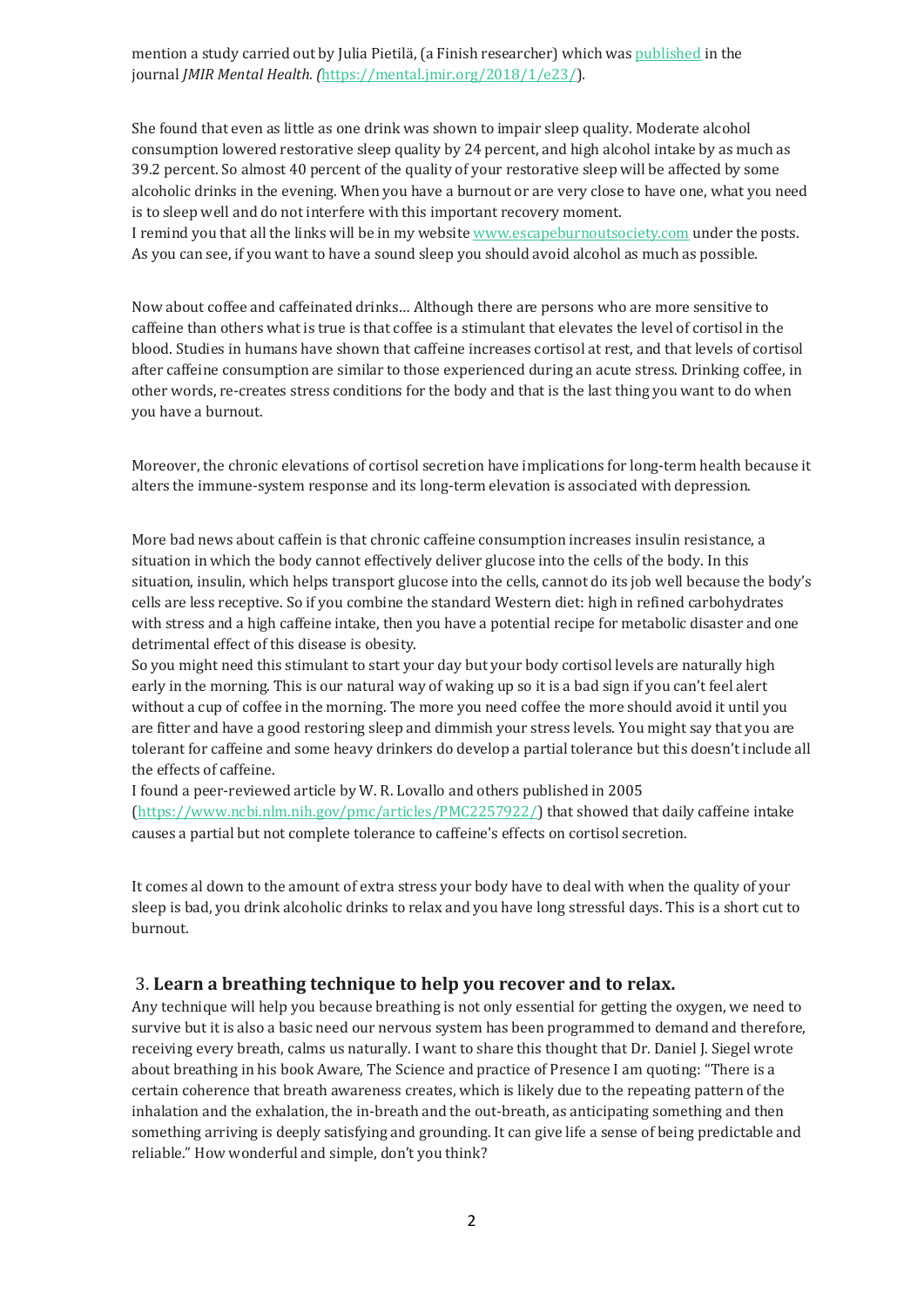Breath is a need that gets immediately satisfied and by being aware of this, we relax. I think this is a clear explanation of the simplicity of breathing and explains why any kind of exercise that makes us aware of our breathing, will help us to relax and lower our cortisone levels.

So give you a break daily to breathe. I interviewed Monica Peon who is an Iyengar Yoga teacher, this was episode 15, and she said: if you master your breath you can master your mind. Who doesn't want to this! So start today! If you want to try some quite simple techniques try this: Breath in for 4 counts, hold the breath for 7 counts, and exhale for 8 counts.

Ready? So, breathe 1-2-3-4, hold 1-2-3-4-5-6-7, exhale 1-2-3-4-5-6-7-8 and repeat.

Repeat this a few times until you feel relaxation.

Investing time in finding a technique that works for you is an essential tool to defeat burnout. Check my website for the post with some links where you can find simple breathing exercises like the one I just mentioned. This one I found at th[e www.adrenalfatiguesolution.com](http://www.adrenalfatiguesolution.com/)

### 4. **Engage in physical activity every day**

As someone who has been physically very active her entire life, I can tell you that I had to learn the hard way how to reach a balance between physical activity and rest. In my most active years I would train five to six times a week. I would run, bike, swim and go to the gym. I got overtrained once and learned to periodize my efforts. Eventually I became a running instructor and since then I help people to train wisely. Now I am happy I spent so much time in building a strong body but when my professional career got too demanding and I became a mom I had to dramatically decrease the amount of time I spent sporting. I went from 5 days of sport to hardly one or two, and I can tell you this is not enough to even maintain our muscles after our fourth decade. I have talked with many men and women about this radical change in our lifestyles when we pass our third decade. We are torn apart in pieces by the burnout society and we find little time to take care of ourselves. Work and children become a priority that usually sends our health to the last priority we care about. Until you get sick.

So I will explain how the vicious circle works and how to get out of it. It starts with a lack of regular physical activity and by this I don't mean cleaning the house or repairing your car, I mean a cardiovascular effort longer than 25 minutes a day or taking 10,000 steps a day. If this is not in your system when you are in your second decade you will find it even more difficult to do it when you hit your forties. But by that time many people have children and a demanding career. Women are heading the menopause and men levels of testosterone begin to decrease notoriously. Here is where you get caught up in a vicious circle because your energy levels drop dramatically, your stress levels go up and you don't prioritize to get enough time for physical activity and enough rest. To get active you need stimulants like caffeinated drinks and to relax you also need alcohol or pills.

Exercise is not only a way to preserve our muscle body mass that drops after our forties it is essential to our health. You have been caught in de downward spiral of being dependent on pills and drugs and the number of pills will only increase with age.

I recommend you to read an article that appeared in the Scientific American in 2019 by Herman Pontzer. It's called: "Humans evolved to exercise. Unlike our ape cousins, humans require high levels of physical activity to be healthy" The link to the summary of this article is available in my website under my posts.

I will quote from this article: "Although we've long known exercise is good for us, it appears that it's good for every organ system even down to the cellular level. Our brains have evolved to reward prolonged physical activity with endocannabinoids which is where the so-called runner's high comes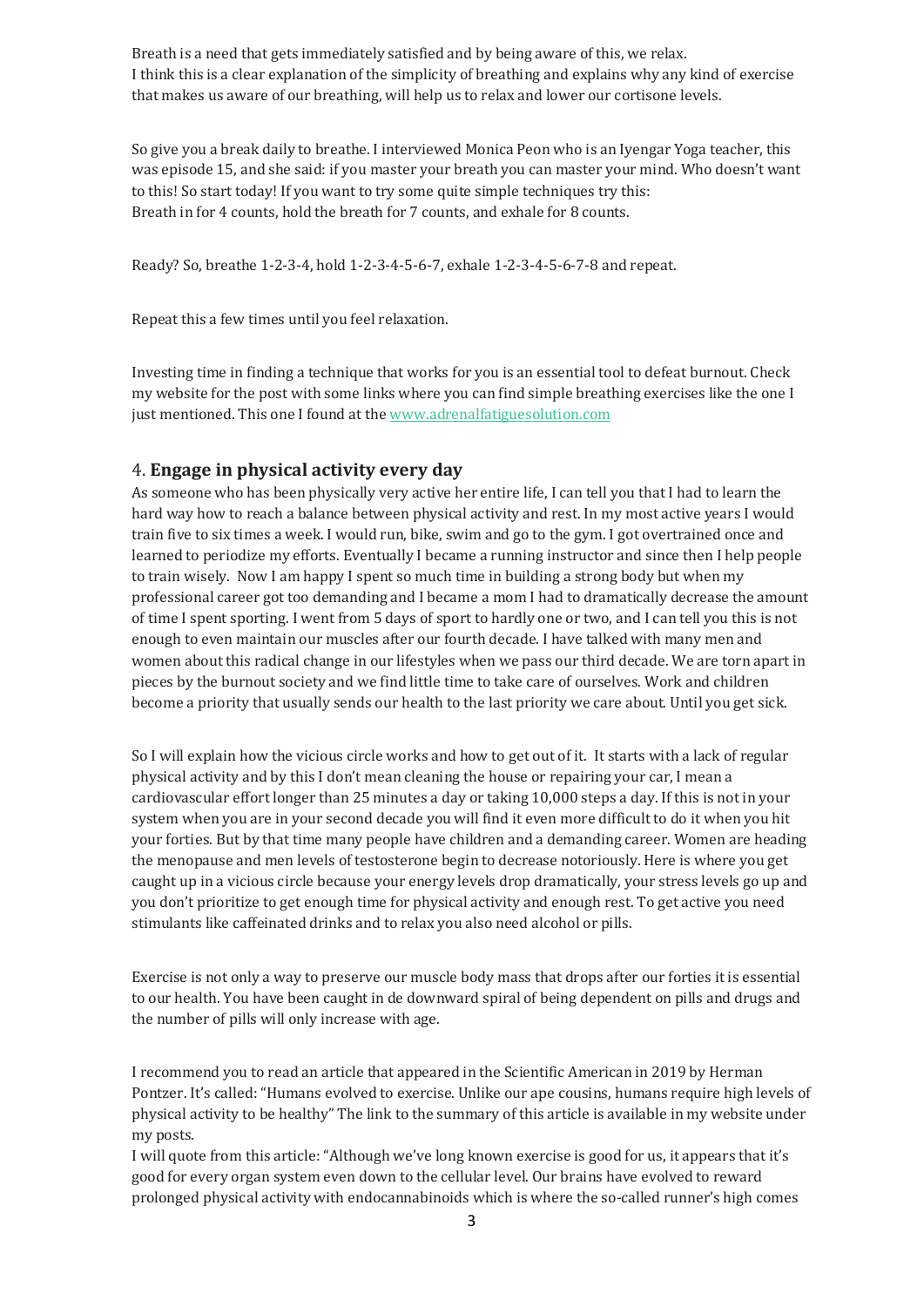from. Many have argued that exercise helped enable the massive expansion of the human brain to the point where we require physical activity for normal brain development. Exercise releases molecules that promote neurogenesis and brain growth, as well as improve memory and stave off cognitive decline in old age." So, are you not putting your shoes on right now to take a walk? Daily exercise might help you to maintain your weight depending on your diet, but the most important aspect of exercise is to promote the wellbeing of our brain, to activate our muscles and activate circulation.

So break the circle: stop using stimulants, start walking if you can't do any other exercise because you are tired and burnt out. With time you will be able to do more and get those 25 minutes of daily exercise or those 10000 steps. Get you a good rest at night and your body will do the rest.

### **5. Meditate**

I can't stop considering meditation one of my top five advises for people to prevent burnout. I think that meditation brings so many benefits that everybody should give it a try. I have interviewed Karen Newell and Dr. Eben Alexander in episode 14 where we talked about meditation with binaural sounds. These sounds are specially designed to help you tune out from distracting factors and tune in to your inner world. Karen also talked about guided meditations as the best way to start. Dr. Alexander explained briefly how meditation has helped him to regain access to the altered state he experienced when he suffered a devastating infection that led him to an almost deadly coma for a week. This event changed his vision about consciousness and science forever. If you are interested, please listen to episode 14 and check the description of this podcast in my website

www. scapeburnoutsociety.com. There you find the links for Karen's and Eben websites.

For people who are looking for more practical information about meditation I have gathered this for you. It is based on my personal experience.

You can consider meditation as a training for your brain, but you shouldn't expect to achieve immediately something because like in any kind of training, you will need some time to feel the results. Moreover, your expectation will distract you from being present which is one important aspect of meditation.

If you think that the goal of meditation is to stop thinking I can tell you this is not going to be the case. Cessation of thoughts is something you can leave for the Buddha, okey? You are not failing in any way if you can't stop thinking. Just agree with me that the unstoppable chatter in your mind can be very annoying specially when is full of disturbing/unsetting thoughts.

Guided meditations will help you lead your thoughts in a mental journey to a desired state of mind while mindfulness will make you more aware of the present moment. There are many kinds of meditation techniques from counting with every breath from cero to 100 and back to paying attention to each part of your body. There is for sure a technique for you. Just remember that there can't be goals set like you could do when you go to the gym. Practicing is the goal and by doing it you will change your brain.

When you meditate is very normal to have thoughts, but the idea is to start observing your thoughts happen and to disengage from them because those thoughts bring emotions, and those emotions trigger all kinds of chemical reactions in your body. When, for example, you have anxious thoughts of things that did not go well or things that should not happen in the future, then you spent all this time producing cortisol. As you might already know, cortisol is a hormone produced when our body experiences stress and that it is a useful hormone in small amounts but detrimental to our health if we are continuously releasing it. But why do you release cortisol even you are not anymore having a discussion with someone? This is because your mind can't tell the difference between the real moment and the thought you constantly recreate in your mind about that moment that happened or, that you think it will happen. So, meditating helps you firstly to learn to detach yourself from this thoughts and emotions for a while. Then later, when you feel a bit more comfortable with meditation, you can try to create positive thoughts in your mind and adapt your emotions to them upgrading in this way the chemistry in your body. Because your mind will believe these thoughts are happening and if you visualize peacefulness, your body will lower the cortisol levels according to the degree of peacefulness you are creating in your mind. This holds for all pleasant and positive feelings you can have. As far as